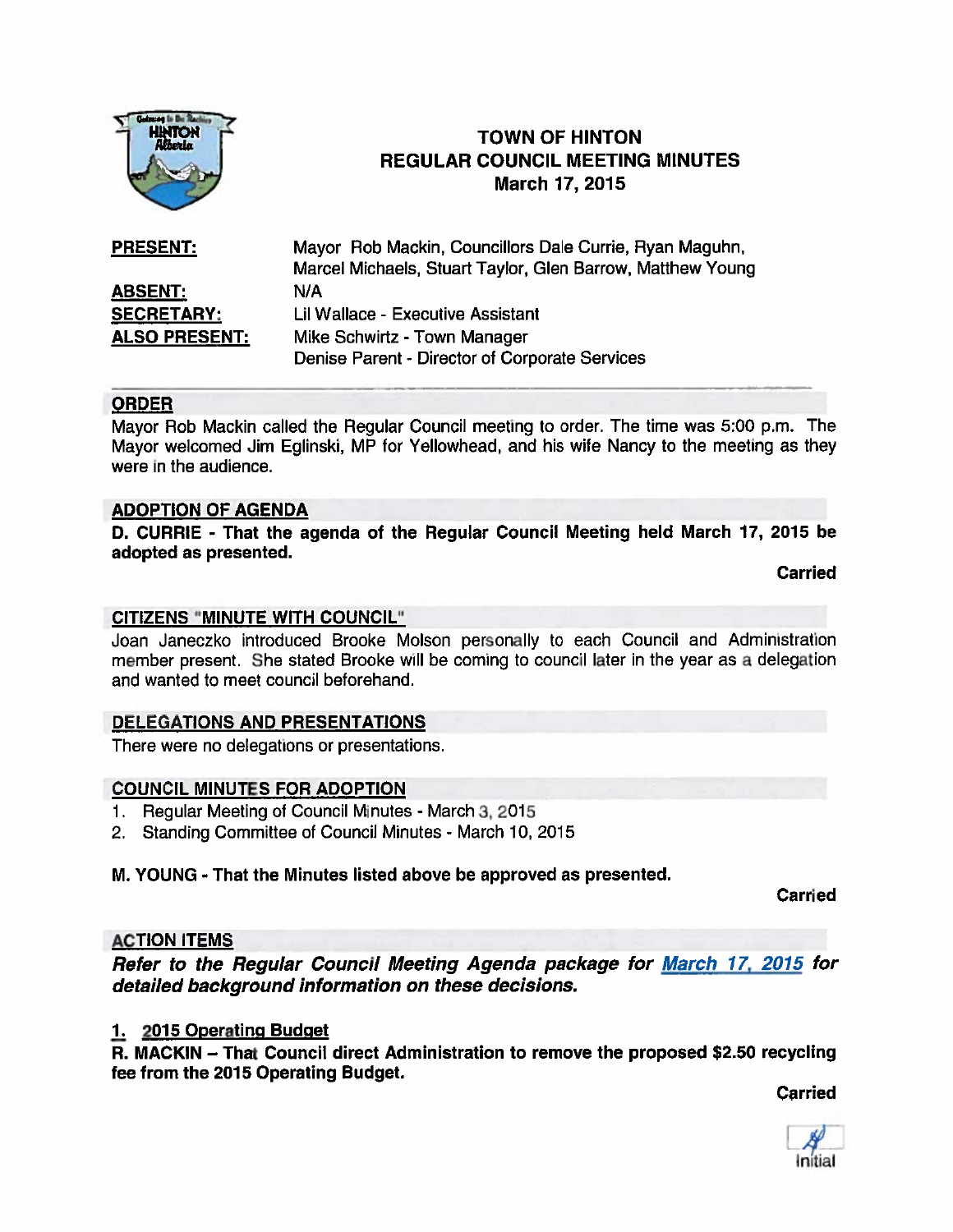At 5:23 p.m. the Shaw Cable recording technician indicated there was <sup>a</sup> problem with the recording equipment. The Mayor called for <sup>a</sup> short recess to ge<sup>t</sup> the technical difficulties worked out. The meeting reconvened at 5:31 p.m.

G. BARROW — That Council direct Administration to charge <sup>a</sup> \$3.00 fee for the water treatment <sup>p</sup>lant in the 2015 Operating Budget.

#### Motion Defeated

P. MAGUHN - That Council direct Administration that, for the 2015 Operating Budget only, the 1% capital levy increase to reserves be covered through the "photo radar" (automated traffic enforcement) funding.

### Motion Defeated

R. MAGUHN — That Council accep<sup>t</sup> the 2015 Operating Budget (less the \$2.50 recycling fee).

During debate and discussion, Councillor Maguhn requested an amendment to his motion, and Council gave consent. The following was added to the motion:

### "and that the water treatment fee be amended to \$2.50."

The motion now reads:

"R. MAGUHN - That Council accep<sup>t</sup> the 2015 Operating Budget (less the \$2.50 recycling fee); and that the water treatment fee be amended to \$2.50."

#### Amendment Carried Original motion as Amended Carried

#### INFORMATION ITEMS

- 1. Council Information Package #1 previously circulated March 4, 2015
- 2. Council Information Package #2- previously circulated March 11, 2015

## M. YOUNG - That Council Information Packages #1 and # 2 be accepted for information. Carried

### REPORTS FROM MAYOR, COUNCIL, TOWN MANAGER

1. Council Reporting (Training/Conferences/CEAC, Listening Teams, All Other Committees) Councillors reported on the various committees, meetings and activities they attended since the

last Regular Council meeting and what they <sup>p</sup>lan on attending in the coming weeks.

Councillor Stuart Taylor advised Council he would like Council to ask the Hinton Policing Committee to review and make recommendations as to which locations have safety value in having the <sup>p</sup>hoto radar surveillance located there. Although he indicated he is not making <sup>a</sup>

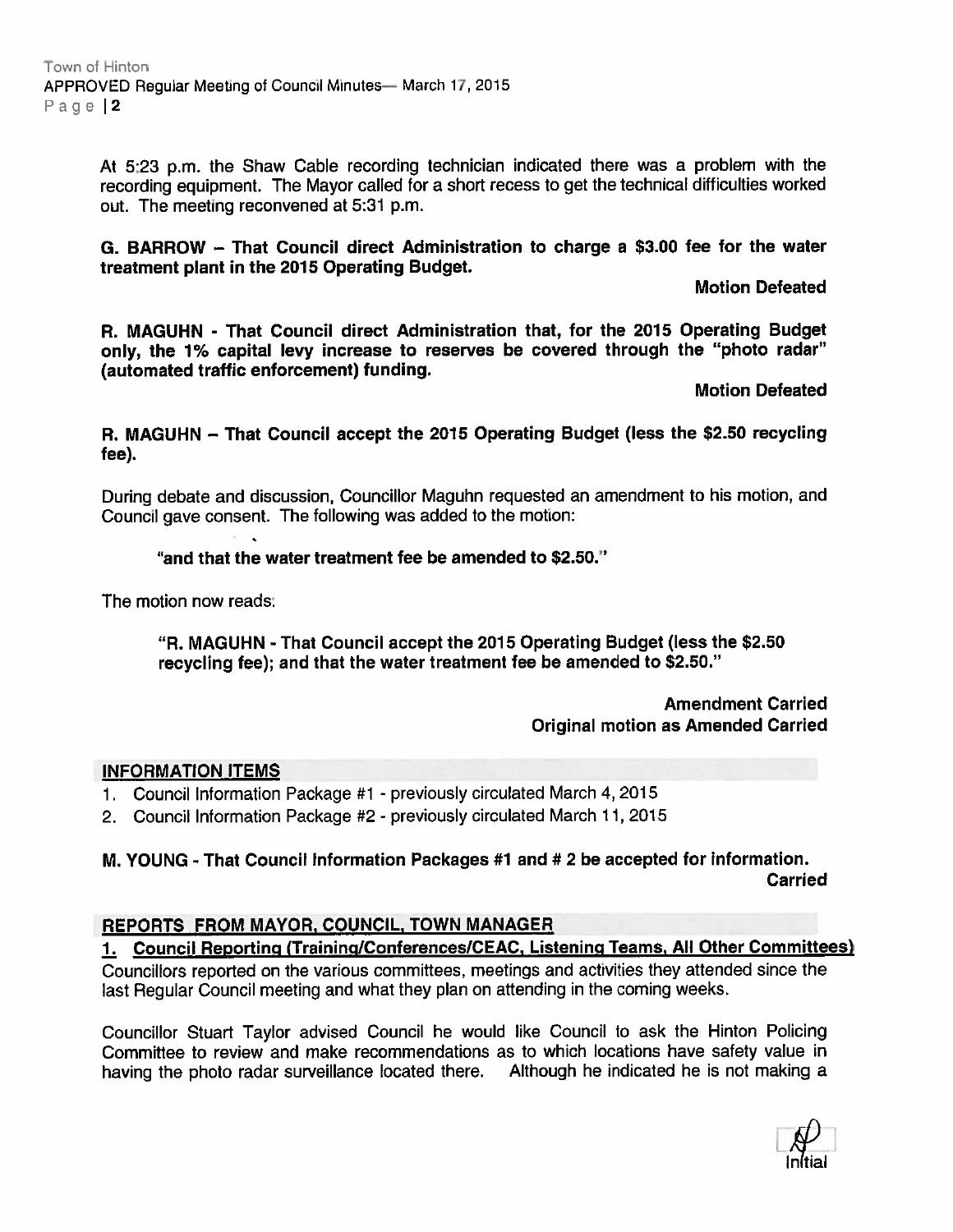Town of Hinton APPROVED Regular Meeting of Council Minutes— March 17,2015 Page |3

> motion at this time, he did encourage council to <sup>g</sup>ive the matter some thought in order to discuss this at <sup>a</sup> later date.

> The Mayor announced there has been <sup>a</sup> change to the Canadian Tire Mayor's Charity Event. The recipient partners are now Bridges and the Hinton Historical Society.

#### 2. Town Manager Report

Town Manager Mike Schwirtz provided an update on administrative matters.

#### ADJOURNMENT

M. MICHAELS - That the Regular Meeting of Council adjourn.

Carried

The time was 6:36 p.m.

Mayor

Director of Corporate Services